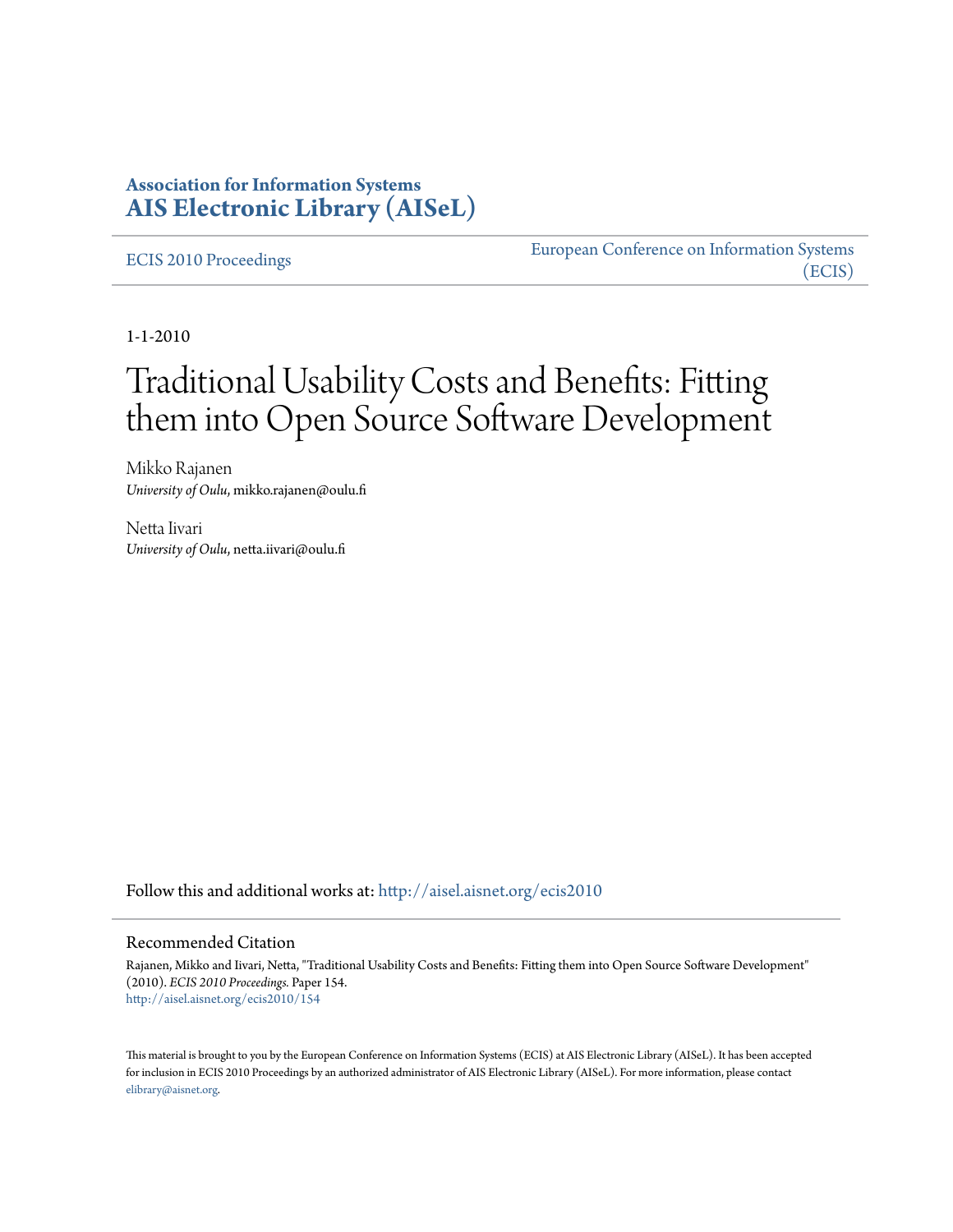

#### TRADITIONAL USABILITY COSTS AND BENEFITS – FITTING THEM INTO OPEN SOURCE SOFTWARE DEVELOPMENT

|                                   | Journal:   18th European Conference on Information Systems                 |
|-----------------------------------|----------------------------------------------------------------------------|
|                                   | Manuscript ID:   ECIS2010-0247.R1                                          |
| Submission Type:   Research Paper |                                                                            |
|                                   | Keyword: Usability/usability evaluation, Cost-benefit analysis, OSS/FLOSS, |
|                                   |                                                                            |

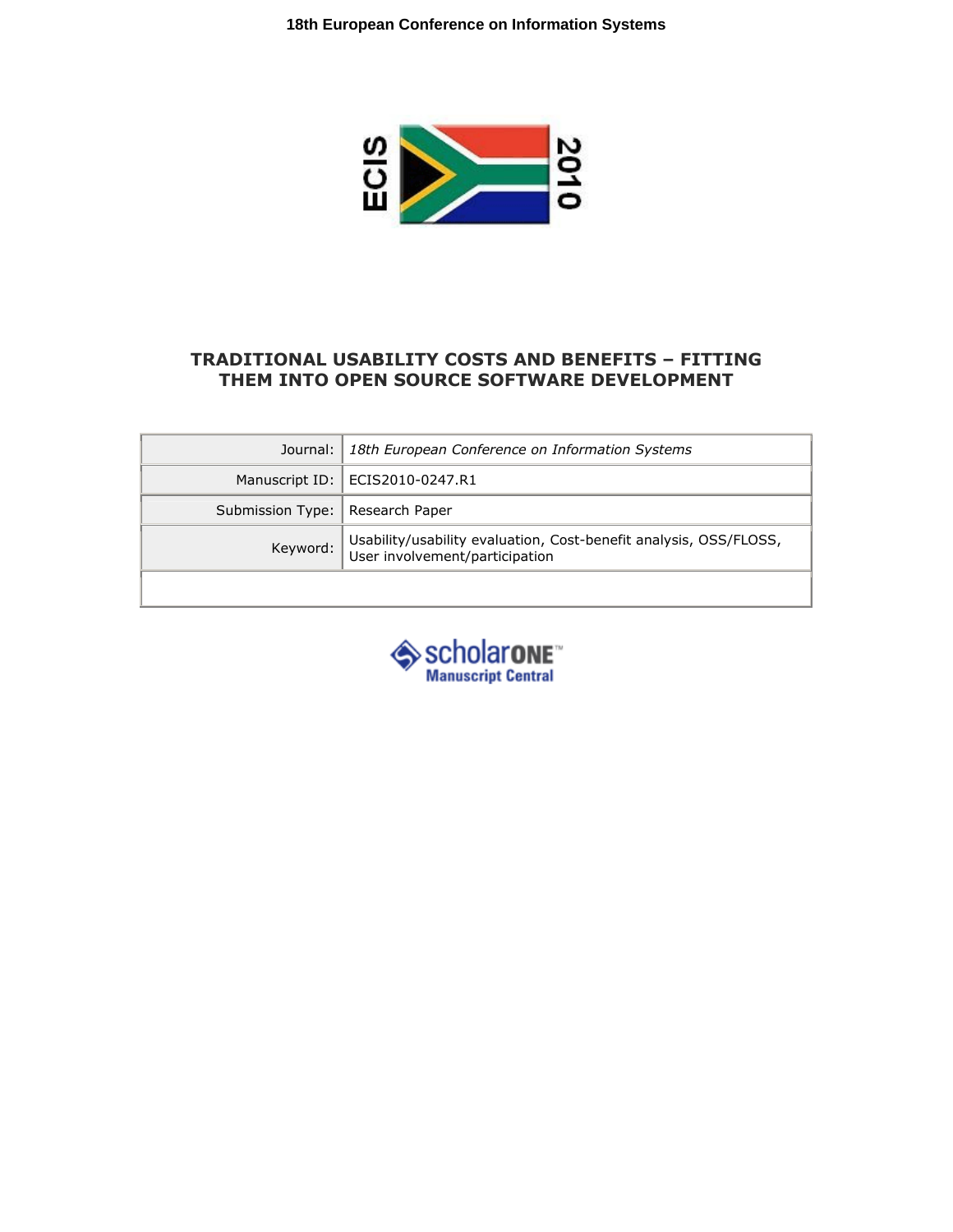# TRADITIONAL USABILITY COSTS AND BENEFITS – FITTING THEM INTO OPEN SOURCE SOFTWARE DEVELOPMENT

- Rajanen, Mikko, Department of Information Processing Science, University of Oulu, P.O Box 3000, 90014 Oulu, Finland, [mikko.rajanen@oulu.fi](mailto:mikko.rajanen@oulu.fi)
- Iivari, Netta, Department of Information Processing Science, University of Oulu, P.O Box 3000, 90014 Oulu, Finland, netta.iivari@oulu.fi

#### Abstract

*Usability is an important quality characteristic of software (SW) products and systems. Usability costbenefit analysis models outline the potential benefits and costs of usability. These models are important for selling the usability activities for management. The implications of open source software (OSS) development context on usability cost-benefit considerations have not been addressed. Based on the insights of literature addressing the OSS development context, as well as two interpretive case studies carried in the OSS development context, the paper reveals that there are interesting parallels and differences when considering the costs and benefits of usability in OSS development context. Based on the analysis, a refined model of usability costs and benefits fitting the OSS development context is introduced. The model can be used for selling the usability activities to OSS development. Implications for theory and practice are discussed.* 

*Keywords: Usability Cost-Benefit Analysis, Open Source Software Development*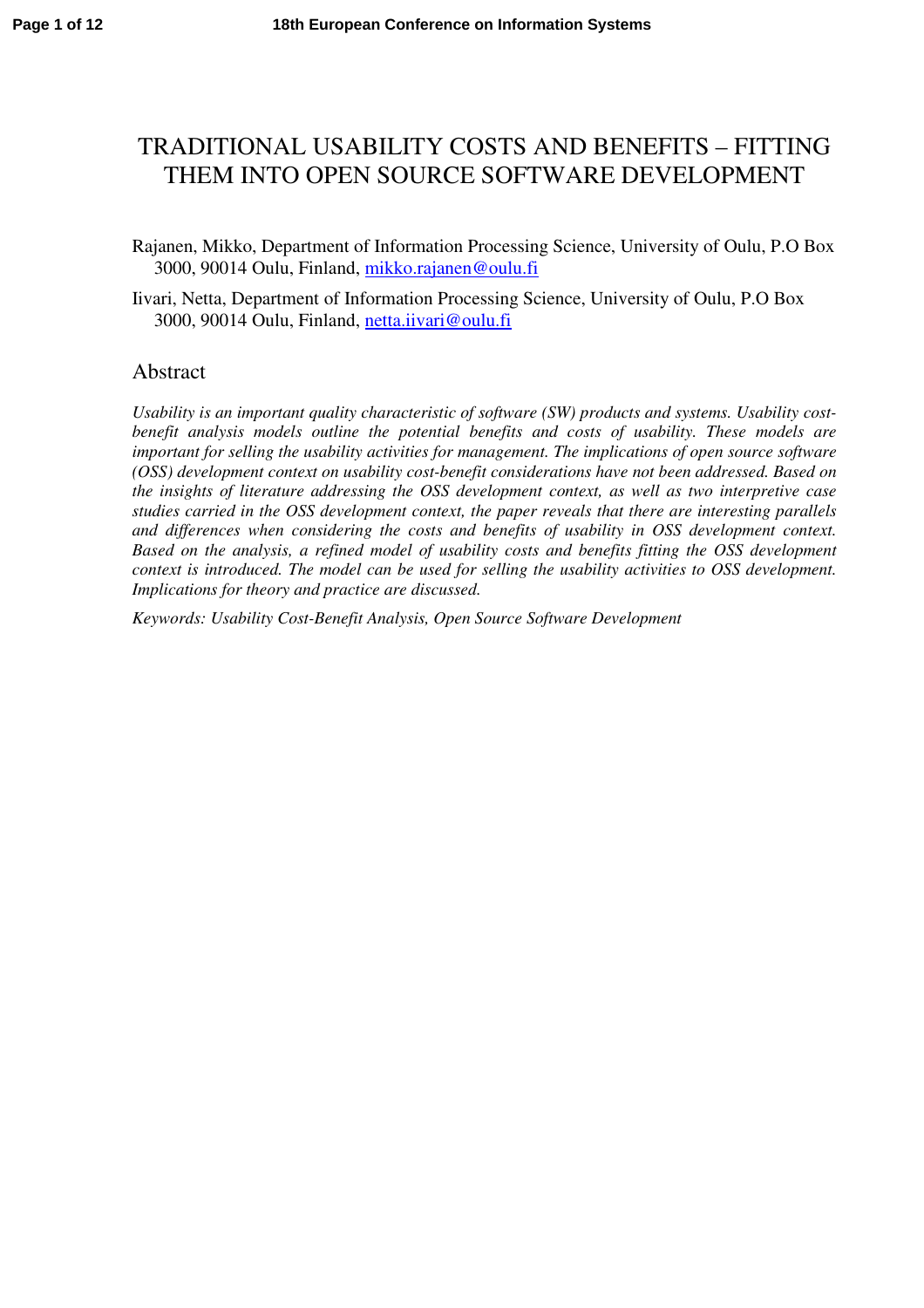#### **1 INTRODUCTION**

This paper examines usability costs and benefits in open source software (OSS) development. The status of usability in OSS development today resembles the status of usability in traditional software development about twenty years ago with little or no usability specialists and no usability activities integrated to the development process. Therefore, we assume that the measures used for selling usability to traditional software development could now be of use in OSS development, but with some modifications.

A common definition of usability is: "The extent to which a product can be used by specified users to achieve specified goals with effectiveness, efficiency and satisfaction in a specified context of use" (ISO 13407). Usability is an important competitive edge in maturing software markets (Grudin 1991, Nielsen 1993, Rosson and Carroll 2002). However, bringing usability into the software development life cycle is a challenge (Ohnemus 1996, Iivari 2006, Rajanen & Iivari 2007). One reason for this is that the benefits of usability are not easily identified or calculated. Usability has been competing for resources against other project groups, who have objective cost-benefit data available (Karat 1994).

Usability cost-benefit analysis models have been introduced to tackle the problem of estimating and revealing the costs and benefits of better usability (see Donahue 2001, Bevan 2000, Ehrlich & Rohn 1994, Karat 1994, Mayhew & Mantei 1994). These usability cost-benefit analysis models are to be used to persuade and manipulate management and developers to introduce usability considerations into the development process. There is some research analyzing the existing usability cost-benefit analysis literature and the potential risks of using usability cost-benefit approach to promote usability in company software development context (Rajanen et al 2007, Rajanen 2007, Rajanen 2006, Rajanen 2003). However, in this paper these models are contrasted with the OSS development context, which is a current development context constantly growing in importance (Fitzgerald 2006, Niederman el al. 2006). There is a lack of research on how usability as well as its cost-benefit analysis fit into this new, highly influential development context. This paper answers the following research question: "*How should the potential usability costs and benefits from traditional usability cost-benefit analysis literature be refined to fit them into the open source software development context?*"

OSS means software of which source code is available for everyone to read and modify. The fundamental idea is to enable software to evolve by exploiting community participation. OSS makes possible also for end-users to adapt software to their personal needs and fix defects (Raymond 1999). OSS community is often depicted with an onion model. Project leaders making decisions in the project form the hard core of the onion. They are supported by committers having direct write access to the project's source code, but required to ask permission for major modifications before committing a change. Contributors are external developers and users, who send bug reports and minor fixes for bugs. Although they can download and modify the source code, they do not have the power to upload their modifications into the project's official source code repository. The outmost layer consists of endusers who do not participate in the community, but only use the software (Aberdour 2007).

Currently, also companies have started to exploit OSS in their business. Utilizing OSS applications and development tools has been common for a long time, but also the utilization of the actual source code is becoming popular. The availability of free, ready-made components can reduce the development costs substantially. Lately, companies have also started to participate in OSS communities and even to launch new communities for their products. (Dahlander & Magnusson 2005, Fitzgerald 2006, Iivari et al. 2008, Niederman el al. 2006). The revenue models of OSS have been changed from pure support selling and loss-leading to more comprehensive marketing and sales management and servicing and implementation (Rajala et al. 2001).

In this paper the focus is both on the traditional community OSS development, which is organized according to the onion model outlined earlier, and on the company OSS development (Iivari et al 2008), in which commercial software development builds application software on top of OSS, and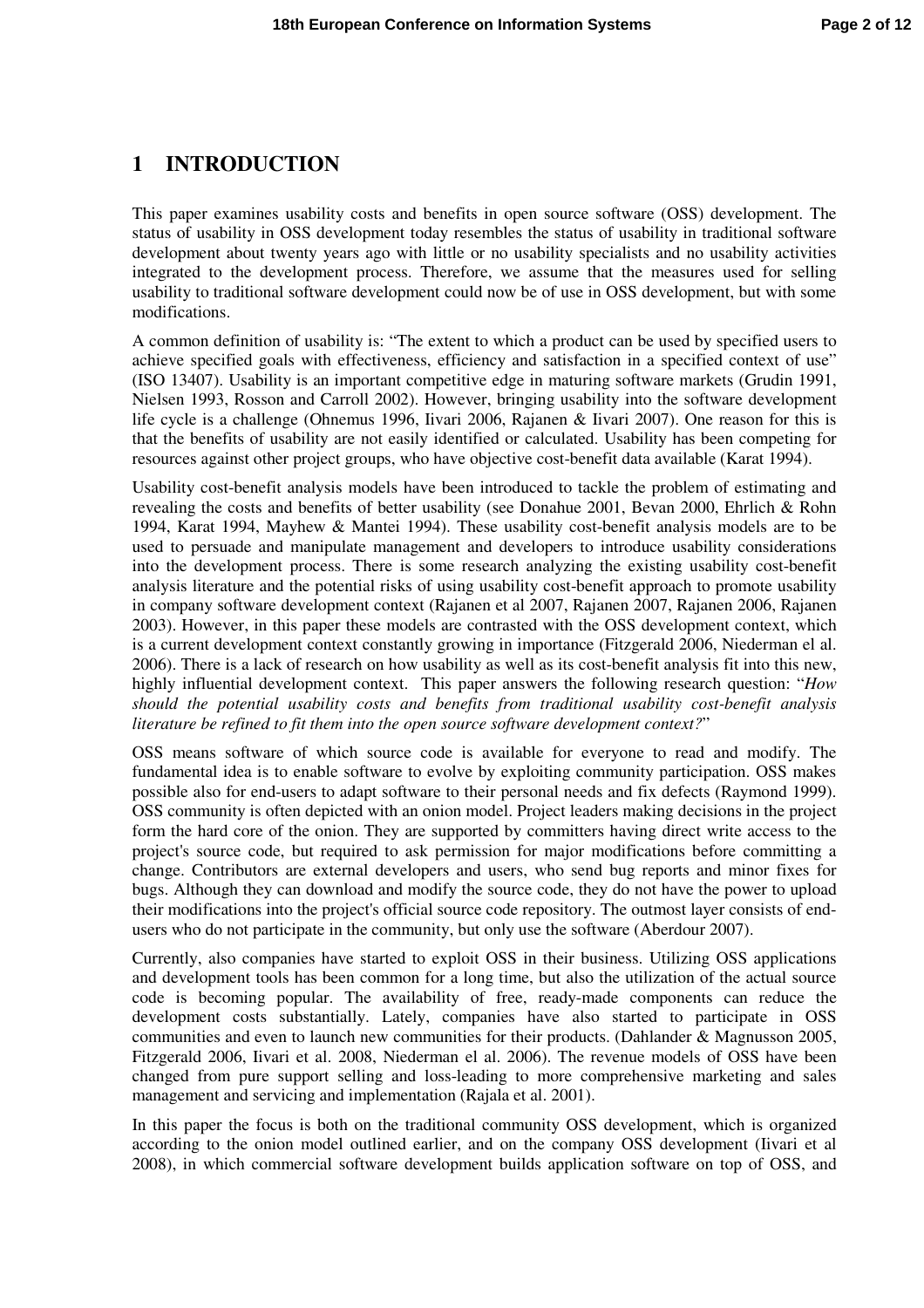potentially also releases the source code for the OSS community to develop it further. Two interpretive case studies (cf. e.g. Klein and Myers 1999) addressing these two OSS development models have been carried out. The results of the case studies will be combined with the literature on OSS development and their implication on the usability cost benefit models is examined. In both cases the focus is on OSS solutions that are targeted at a mass of users, who do not necessarily have IT education or programming skills. Traditionally, technically very skilled developers have developed OSS for their own use, but nowadays OSS solutions have more and more users without deep technical knowledge. Therefore, usability of OSS has become very important, but currently, however, it tends to be quite poor (Andreasen et al. 2006, Benson et al. 2004, Cetin et al. 2007, Nichols & Twidale 2003, Nichols & Twidale 2006, Zhao & Deek 2005, Zhao & Deek 2006).

The paper is organized as follows. The next section reviews literature on usability cost-benefit analysis. The third section presents empirical insights based on case studies carried out in the OSS development context. The fourth section introduces a refined model of usability costs and benefits fitting open source software development context. The final section discloses the central themes and observations of the paper, outlines the limitations of this study, and suggests paths for future work.

## **2 USABILITY COST-BENEFIT ANALYSIS MODELS**

There are not many published models for analyzing the costs and benefits of usability in software development. Most of the usability cost-benefit models presented in this paper (i.e. Mayhew et al 1994, Ehrlich et al 1994 and Karat 1994) were selected from the book Cost-Justifying Usability, by Bias & Mayhew (1994). The analyzed models were selected, because they represent the variety of different views for usability cost-benefit analysis. In addition, Donahue's (2001) and Bevan's (2000) usability cost-benefit models were included, because they represent slightly different views to business benefits of usability. The approaches for usability cost-benefit analysis and the potential benefits and costs of better usability presented in the current usability cost-benefit analysis literature do not take the OSS context into account.

The usability cost-benefit literature has many approaches to usability cost-benefit analysis and where the analysis should be focused on. The focus can be on the benefits that are of most interest to the audience of the analysis (Mayhew et al 1994). The focus can be split between costs for the development organization and benefits for the customer organization (Donahue 2001). The approach for usability cost-benefit analysis can be to analyze the potential benefits of better usability to the organization during development, sales, use and support phases (Bevan 2000). The focus can be on the potential benefits of better usability from the viewpoint of vendor company, corporate customer and end user (Ehrlich et al 1994). The focus can be on analyzing the usability benefits through cost-benefit calculation of human factors work (Karat 1994).

We cover the different approaches to usability cost-benefit analysis by combining the identified usability costs and benefits from the different usability cost-benefit analysis models based on previous research (Rajanen et al 2007, Rajanen 2007, Rajanen 2006, Rajanen 2003). We believe these usability costs and benefits can be refined to fit into OSS context by taking into account the special characteristics of the OSS development.

The usability cost-benefit literature has many approaches to identify the potential benefits of better usability in development context and use context. The potential benefits of better usability in development context are categorized as increased sales, reduced development costs and reduced training and support costs. The potential benefits of better usability in use context are categorized as reduced training time, increased productivity and increased customer and user satisfaction. (Donahue 2001, Bevan 2000, Mayhew et al 1994, Ehrlich et al 1994, Karat 1994).

The usability cost-benefit literature categorizes the costs of better usability into one-time costs, recurring costs and redesign costs. One-time costs are costs from establishing the infrastructure for usability work such as usability test laboratory. The recurring costs of usability are identified as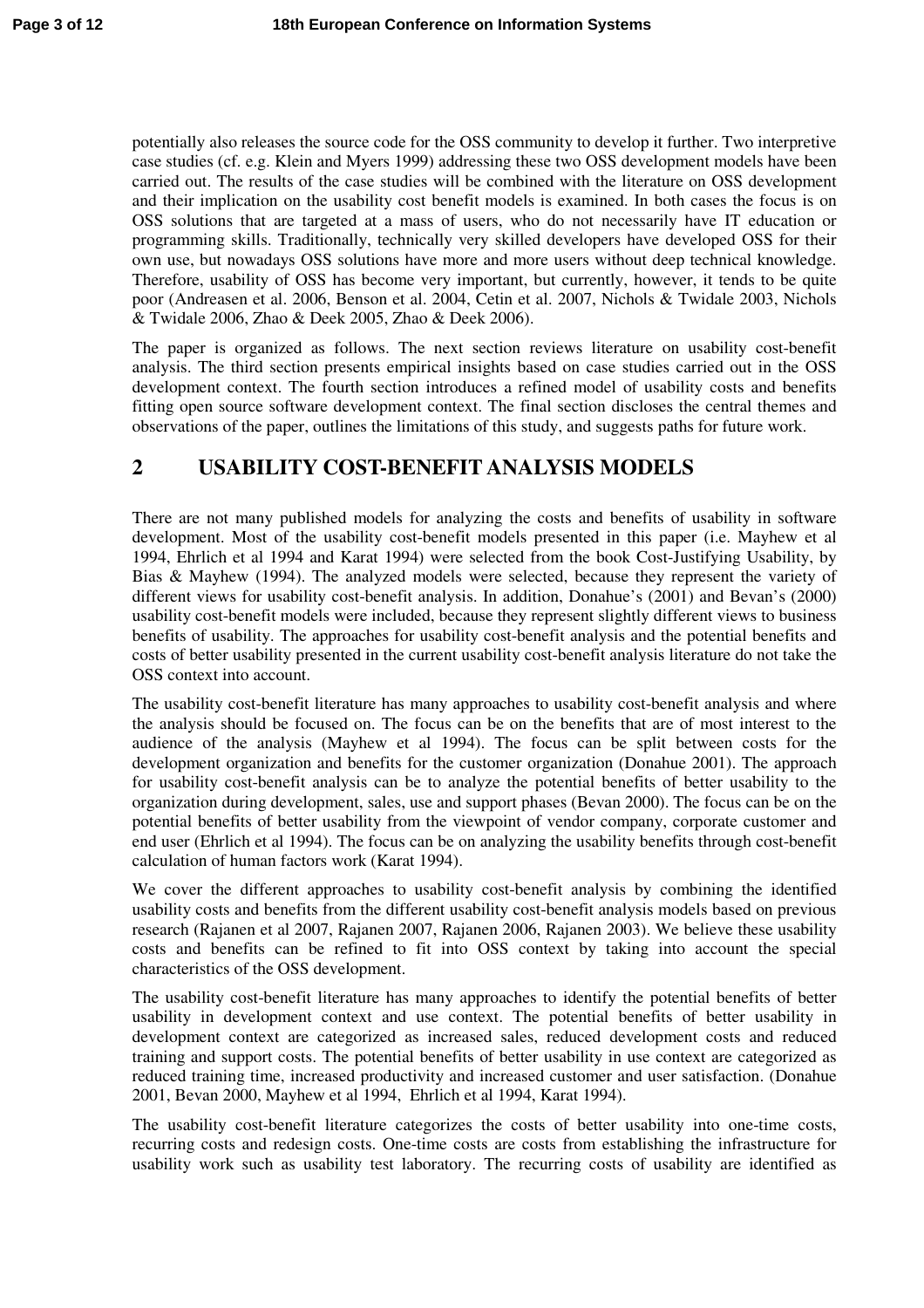continuous costs of usability work such as salaries of usability specialists. The prototype related redesign costs are additional costs related to each of prototype iterations. In addition to official training, there are also hidden costs of peer-support when end users seek help from their expert colleagues. (Donahue 2001, Bevan 2000, Mayhew et al 1994, Ehrlich et al 1994, Karat 1994). Table 1 summarizes the costs and benefits of usability outlined by the usability cost-benefit analysis models.

|                           | Development context                | Use context                                |
|---------------------------|------------------------------------|--------------------------------------------|
| <b>Usability benefits</b> | Increased sales                    | Reduced training time                      |
|                           | Reduced development costs          | Increased productivity                     |
|                           | Reduced training and support costs | Increased (customer and user) satisfaction |
| <b>Usability costs</b>    | One-time costs                     |                                            |
|                           | Recurring costs                    |                                            |
|                           | Redesign costs                     |                                            |

*Table 1. Summarization of the usability costs and benefits outlined in models* 

## **3 CHARACTERIZING USABILITY IN OSS DEVELOPMENT**

The results of two case studies are discussed in this paper. The first case has been discussed in (Iivari 2008, Iivari 2009) and the second case in (Iivari et al. 2008). The cases were originally examined from the viewpoint of usability and user participation in OSS development, but they were revisited from the viewpoint of usability costs and benefits. The cases and the research methods utilized related to them are next briefly outlined. More information is found in (Iivari 2008, Iivari 2009, Iivari et al. 2008).

The first case is a traditional community based OSS development project developing a media application. The project has shown clear interest in improving the usability of their solution. They are, e.g., listed in a website requesting usability support from usability specialists to OSS projects. In addition, a usability discussion forum has been established, encouraging the users to suggest improvements to the OSS. There are 9 developers with committer rights in this project (sourceforge.net). They will be called 'developers' in this paper, the rest of the people being called 'users'. The case represents a 'traditional', small OSS project without corporate resources that initially tries to deal with usability. It is already known that in large projects or in projects, where also companies are involved, there might be usability resources available (see Benson et al 2004, Frishberg et al 2002, Iivari et al 2008, Nichols et al 2006). The interpretive case study described here relies on the data gathered from the project's website, particularly from the usability discussion forum. The forum included altogether around 1600 messages and 400 topics. The forum is the place from which the role of usability in the project can be revealed, in anywhere.

The second case, on the other hand, provides data related to the company involvement in OSS development. From the viewpoint of usability, important is that there are usability specialists in the case taking care of usability in the development. The case is a software development unit of a large, global corporation. The unit has been responsible for taking part in OSS development in the company. This has been started already few years ago. The unit also has a strong background in usability and user interface (UI) development. This case offers a rich setting to analyze the emerging company OSS development phenomenon with strong emphasis on usability. The interpretive case study described here relies on the data gathered from the unit and associated OSS projects. In the unit, two people with the job title developer, two with that of usability specialist and one with the title of manager were interviewed. In addition, two managers participated in meetings, in which issues related to usability and user participation were discussed. Memos of the meetings are also included as research material. In addition, the data includes blogs kept by the usability specialists, the company's OSS related websites and the associated OSS projects' websites.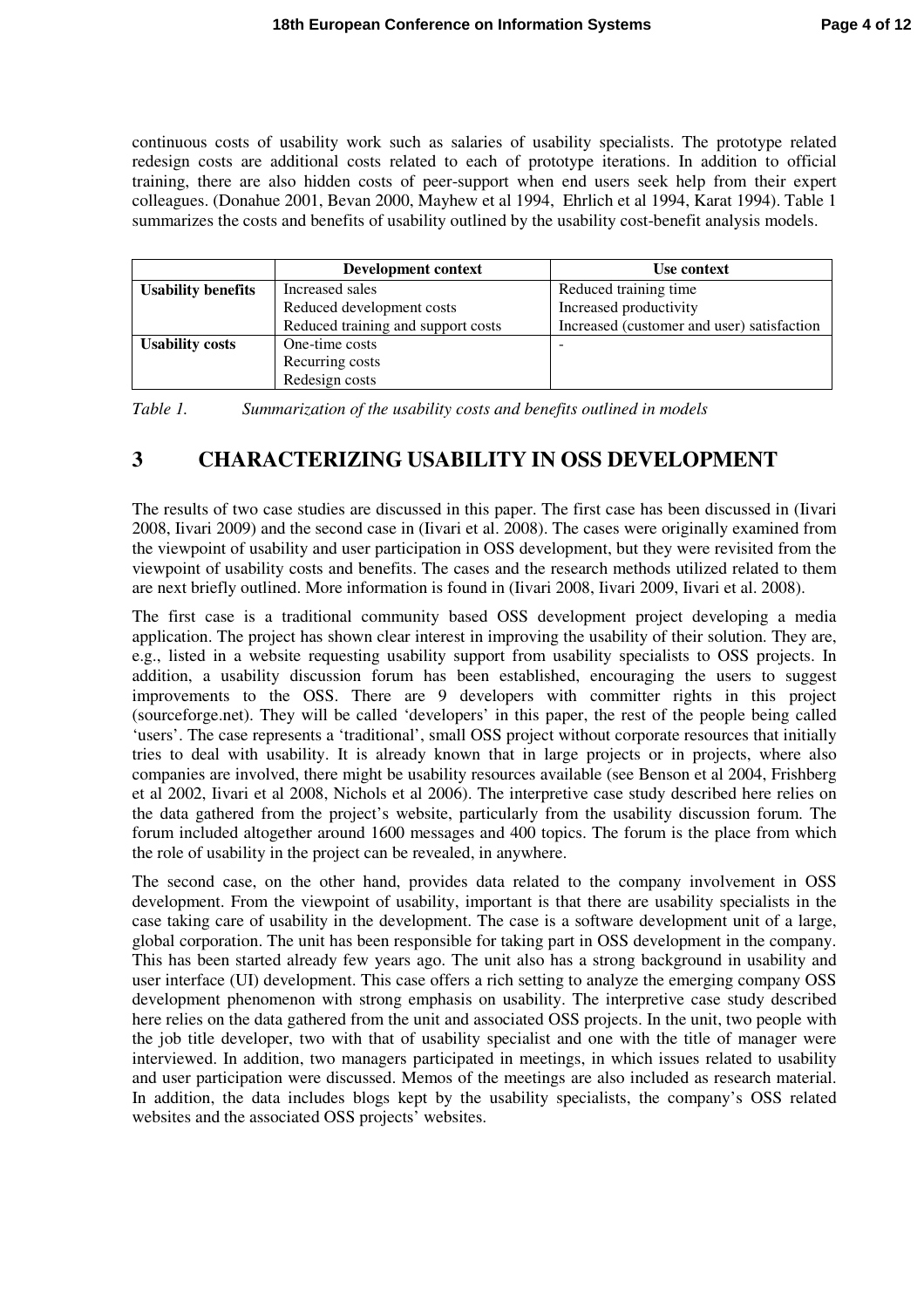The data gathered from both cases has originally been analyzed from the viewpoint of usability and user participation, but now it is revisited to check what it can reveal from the viewpoint of usability costs and benefits. In this analysis, all the data gathered was carefully read through and all relevant (according to table 1) pieces of information were extracted and categorized as 'benefits' or 'costs' of usability or as having implications on the 'benefits' or 'costs' of usability as outlined in the existing models. The analysis was data driven, the Table 1 however acting as a sensitizing device. The existing OSS literature was also used to supplement the empirical data derived from these two cases.

#### **3.1 Community OSS Development**

The interest this OSS project has in usability is evident. The usability forum begins with the invitation from one of the developers to users to participate in further improving the UI. In addition, the developers argue that 'happy users' make them 'happy'. The developers also highlight that users demand usability and are very 'critical on these issues'. Also the users emphasize that attracting new users with usability is important: *"A lot of non-technical users are changing to Linux and I think that the software should be ready for them. (…) There are three types of computer users in the world. The first one is definitely the majority and they don't understand how the software works and they don't want to. They just want it to work.*" The users also highlight that a large user base helps the development as well as the UI work "*[The application] is the best [application] I currently know. If it gets more users, I think it will be merely good, as it will also bring more developers (and more users who cannot code, like me, but who are eager to help out with functionality/UI ideas)."* Therefore, happy users, attracting a larger amount of users and usability demanding users are the reasons for emphasizing usability in this case.

Four categories into which a large proportion of content of the messages fitted have been identified in the usability forum (Iivari 2009). The categories are: problems, feature requests, thanking, and helping. The helping messages offer advice for the sender, and due to these messages one can argue that the forum is used for describing how one can and is supposed to use the OSS, which has already been reported as the strength and user-centric aspect of OSS development: the OSS developers help the users in discussion forums and provide field support for the users (Lakhani & von Hippel 2003). Also in this OSS project, the users post questions, comments or suggestions, and more experienced people reply (helping, commenting) to them. In addition, in the thanking messages the senders thank the developers and/or praise the OSS as the best one available. One can argue that the thanking messages are also typical in the OSS forums, since the OSS developers are not paid for their work, but instead their own needs but also the reputation gained motivates them; a large user base motivates the developers and is a flattery and reward (Ye & Kishida 2003).

Despite the typicality of the previously mentioned messages in OSS forums, the bug and feature request messages can be argued of being the most characteristic to OSS forums. OSS development largely relies on the community model of development, where there is a large group contributing, some by developing the software, others by reporting bugs or proposing new features. In the feature request category, different kinds of features are requested. In the problem category, different kinds of problems are expressed. The sender does not know how to use a particular feature or the OSS altogether, or he/she does not like a particular feature or the OSS altogether. The effect of good usability on the users' feature requests is acknowledged in this project. A developer argues after a feature request that the user already can do that and argues that it is a problem if users ask for features that are already available.

Regarding developing usability in the analyzed project there are no usability specialists contributing to the project. Even though the project is listed in a website requesting support from usability specialists to OSS projects, no usability specialists have entered the project. The project does not seem to utilize any established usability methods either. There are no mentions of usability evaluations, user studies or user task redesigns carried out in the project. However, some message senders provide data related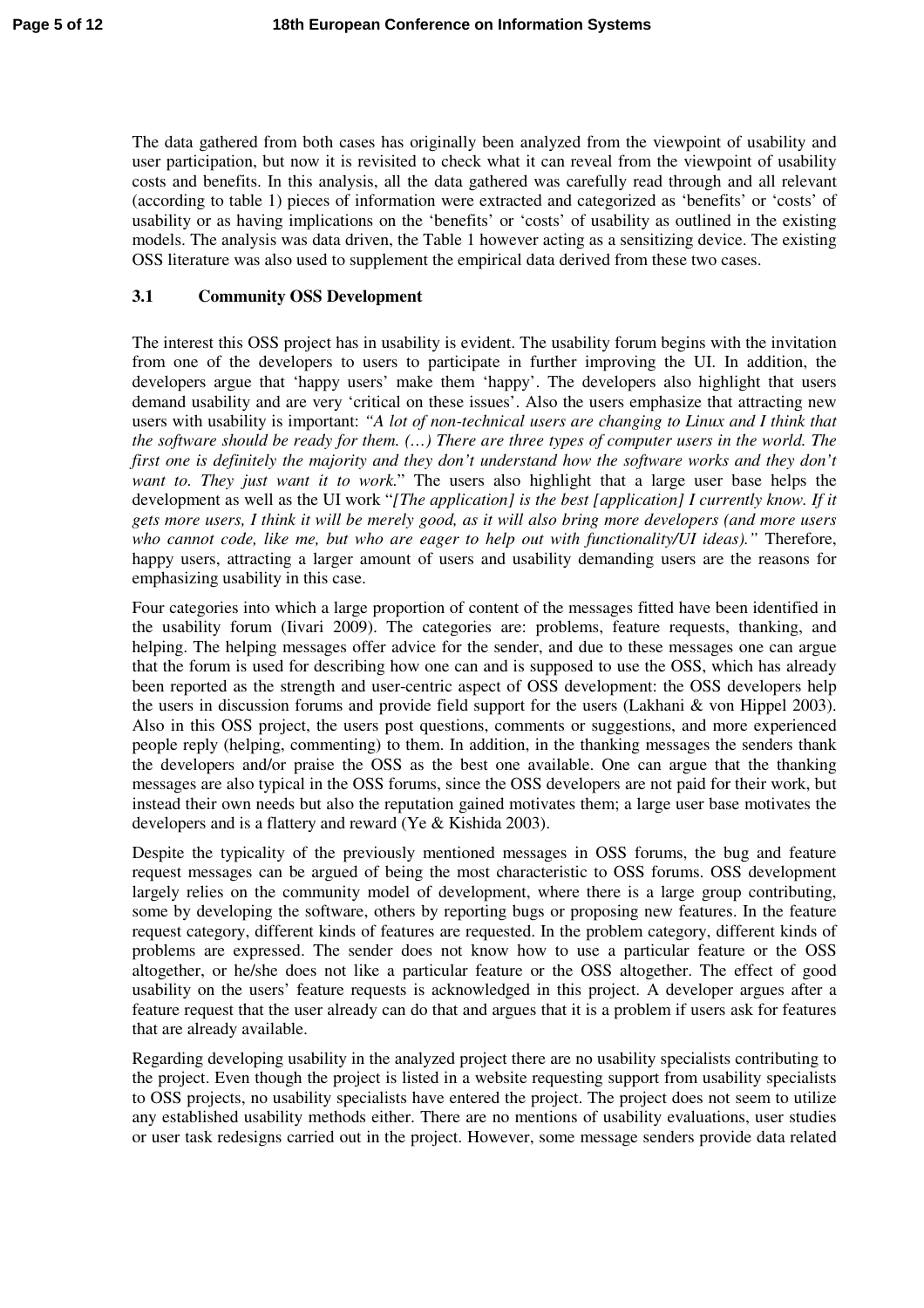to the 'usability reviews' they have carried out, the messages outlining usability problems identified from the OSS, without mentioning, however, the methods they have utilized in doing the review.

Nevertheless, the UIs are produced also in this OSS project. Altogether, there are 499 feature request messages and 300 problem messages counted in the usability discussion forum (Iivari 2009), indicating that UI redesign and evaluation is continuous and active in the project. There are UI designs in a form of mock-ups produced also by the users, related to which comments are asked and provided in the discussion forum: *"I've made a draft of what I mean: [a link to a mock up is provided]. (…) Well, what do you guys think? (You can vote for it [\[a](http://bugs.kde.org/show_bug.cgi?id=133340) link is provided])"* Sometimes, the developers also implement the suggestions very fast with a reply: *"Good idea, done ;)"* However, the developers might also respond simply that he does not like it and reject it. The users capable of coding can also make changes to the code: *"Hi! I miss two things in [the application]: [a feature] and [a feature]. I made a patch [a link is provided]*" However, again, it is up to the developers to make the decision whether to include these contributions into the code base. Altogether, the discussions in the discussion forum might lead to the changes in the OSS, but the developers have the power to decide about that.

#### **3.2 Company OSS Development**

In the company OSS development case analyzed in this paper OSS is mainly utilized as part of the company's products; OSS is used as a basis on top of which applications are developed, the top level remaining closed source: *"[The application is] closed source, on top of open source."* (Usability specialist) *"Openness did not spread to the UI code."* (Manager) However, in some situations the source code of the whole product has been released. Nevertheless, there are two reasons for keeping the UI closed source: UI solutions are perceived to be the competitive edge and legal checks that would be needed are considered as complicated and expensive: *"Usability and UI are so valuable that they are not released."* (Usability specialist) *"Sometimes there are difficulties due to the licenses. One has to know what kind of code is used, what libraries are used."* (Developer) *"[The company] has a lot of patents related to […]. There was no desire to carry out investigations."* (Manager)

In the case, usability and UI design are emphasized a lot: *"Everything goes in the end under the line. Of course [usability] affects many things, like brand, image. (…) We want that those people who buy our stuff will buy them again."* (Usability specialist) *"[The firm] makes devices for people. (…) Why would anybody buy a product (…) that costs as much as the competitors, but is 10 times more difficult to use? So maybe market is the answer [for usability]"* (Developer) There have also been investments in the company in usability and UI design: *"Usability and user experience are becoming (…) the key in today's market, the company started to invest a lot more in usability and user experience. (…) In the beginning, for a couple of years, there was just one guy taking care of everything of usability and user interaction and now there are seven."* (Usability specialist)

Related to the development of usability, the projects are carried out quite a similar way in the case. First, a user group for which the solution is developed is settled by the developers and usability specialists: *"Well, at first we sat down and thought that we are now making this kind [application] and thought that the display is this kind [display]. (…) So, this is the starting point and otherwise we have a lot of freedom to do what we want."* (Manager) Afterwards, users' task redesigns as well as UI design solutions are produced: *"We started by building use cases in a user centered way. We described the normal use situations that can be related to the software like this. After that we moved to producing rough UI. (…) Based on that, the first usability things were done, in which I was involved, evaluations."* (Usability specialist) Both expert evaluations relying on the expertise of the usability specialists and empirical user testing with real or potential users are carried out: *"First we produce rough UI (…) and afterwards (…) we carry out expert evaluation. In them we use one or more usability specialists and modify the UI according to them, and then move it to a more detailed level. After that we make a simulation of the UI and carry out a traditional usability test in a laboratory with a sufficient amount of users, from six to ten per iteration."* (Usability specialist) In the expert evaluations, a company tailored method is used: *"I have myself tailored [a method] to fit the needs of*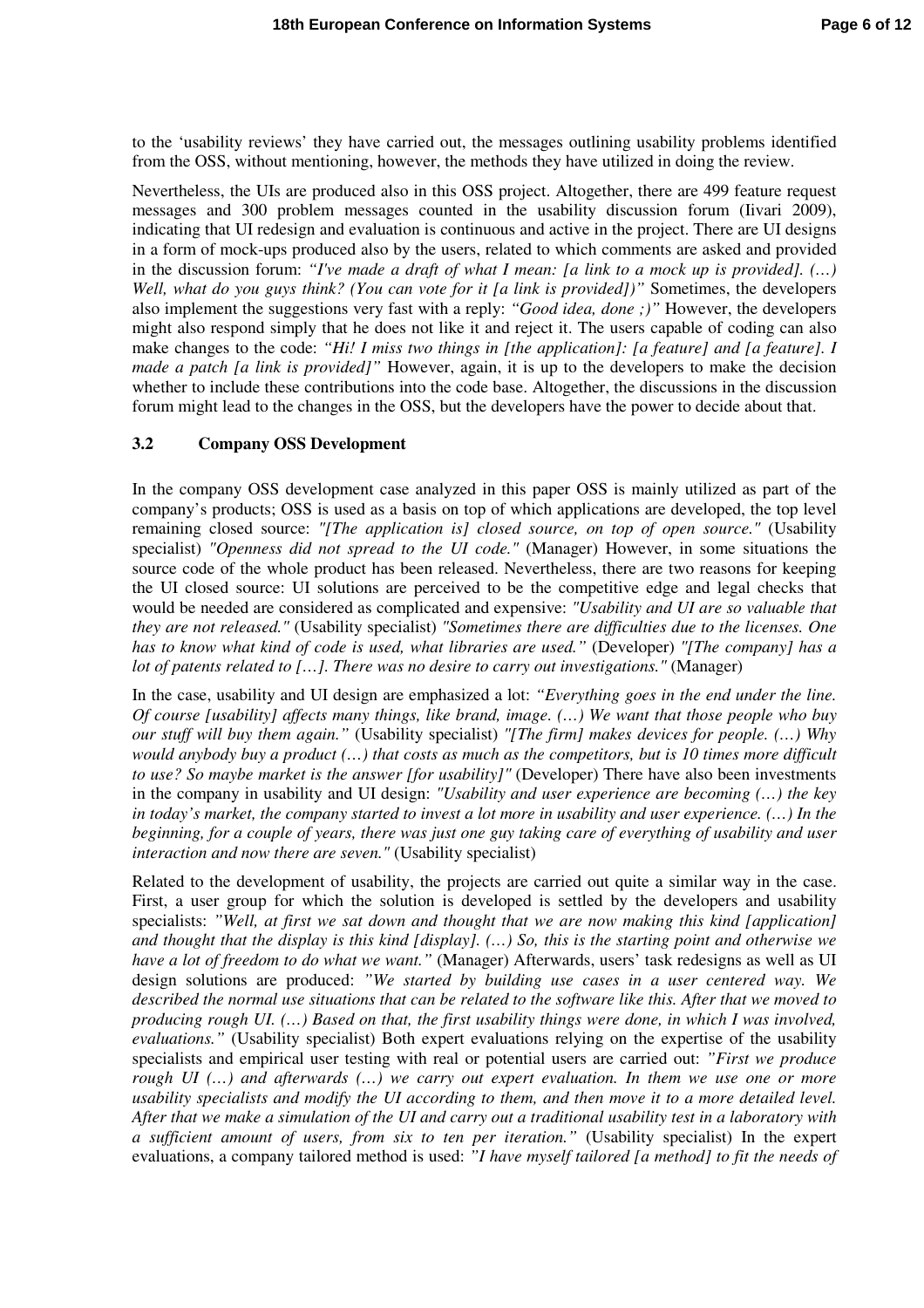*our team, it is like a combination of cognitive walkthrough and heuristic evaluation"* (Usability specialist) Typically UI style guides are highly influential in this company, but they have been less influential in the company's OSS projects: *"In this case it was a starting point that we have a free hand to do the UI. It is in the [company's] environment quite an unusual situation. We did not have as a restriction any existing style, like UI style."* (Usability specialist)

During empirical evaluations, OSS communities are utilized to provide feedback in a fast and easy way: *"These open source software, they create a lot of communities, so it's a really, really rich place to gather user feedback."* (Usability specialist) The OSS community is seen as ready to use less than perfect early releases of the software and collaborate with the developers, and developers expected the community members to do so: *"We expected people contribute the UI"* (Usability specialist). *"Actually what we did was: hi, let's do a prototype in, for example, couple of weeks and see how it goes. The user interface is very, very, very simple. What we did was to make it and release it. (…) Involvement was all through emailing community: what do you like to see, what do you like to have? (…) We did use the community to find out more and to find out improvements."* (Usability specialist) Therefore, the continuous redesign and evaluation that has already been described related to community OSS development is initiated also the in company OSS development.

In the case, it is also emphasized that the usage of the OSS gives more time for usability, design and testing: *"We were able during much earlier phase to handle the finished software. (…) Usually it takes pretty long time to make a simulation of it. (…) Here we were able to experiment in practice what it looks like and how it feels like in real use. (…) This way it affected, positively."* (Usability specialist) *"The ability of doing late changes that of course the open source project provided us, because they give us ground work that is solid and mature. Then we can just build the experience on top. So actually in the product competition, we have time to do more testing or more designing and more late changes. So it indeed works and helps a lot."* (Usability specialist) Therefore, it is indicated in the case that the time saved in the implementation phase can now be spent to design, testing and redesign that is carried out together with the OSS community.

## **4 DISCUSSION**

Based on the existing OSS literature and our case findings, we claim that the usability cost-benefit models need to be altered somewhat to fit the OSS development context. Before modifying them, however, we present our case findings related to the implications of the OSS on the existing usability cost-benefit analysis categories.

The increased sales was identifiable as a potential usability benefit category from both case studies, but in a somewhat different sense than traditionally. In community OSS development, the developers want to attract more users and keep their existing users happy. Large user base is an important source of status and peer recognition, even though there is nothing sold to the users like the usability costbenefit models assume. In company OSS development, user satisfaction and good UI are important image and competitive factors for the company. These can have an impact to sales and they are in line with how usability cost-benefit models present this benefit (cf. Rajanen 2006, Rajanen et al 2007).

OSS has also certain implications on the category related to the reduced development costs. Early and continuous releases are characteristic to OSS development and they enable early feedback gathering and redesign. In community OSS development the community actively comments on and redesigns the solution during the project, possibly saving the developers' time and effort. Also in company OSS development the early releases give more time for designing and testing in cooperation with the community. This helps to identify the needs for redesign early in the project, when changes are still easy and cheap to do, which is in line with how usability cost-benefit models outline this benefit (cf. Rajanen 2006, Rajanen et al 2007).

Also implications for the category related to reduced training and support costs can be identified from OSS development. In OSS development, user support is provided as peer support in the OSS forums.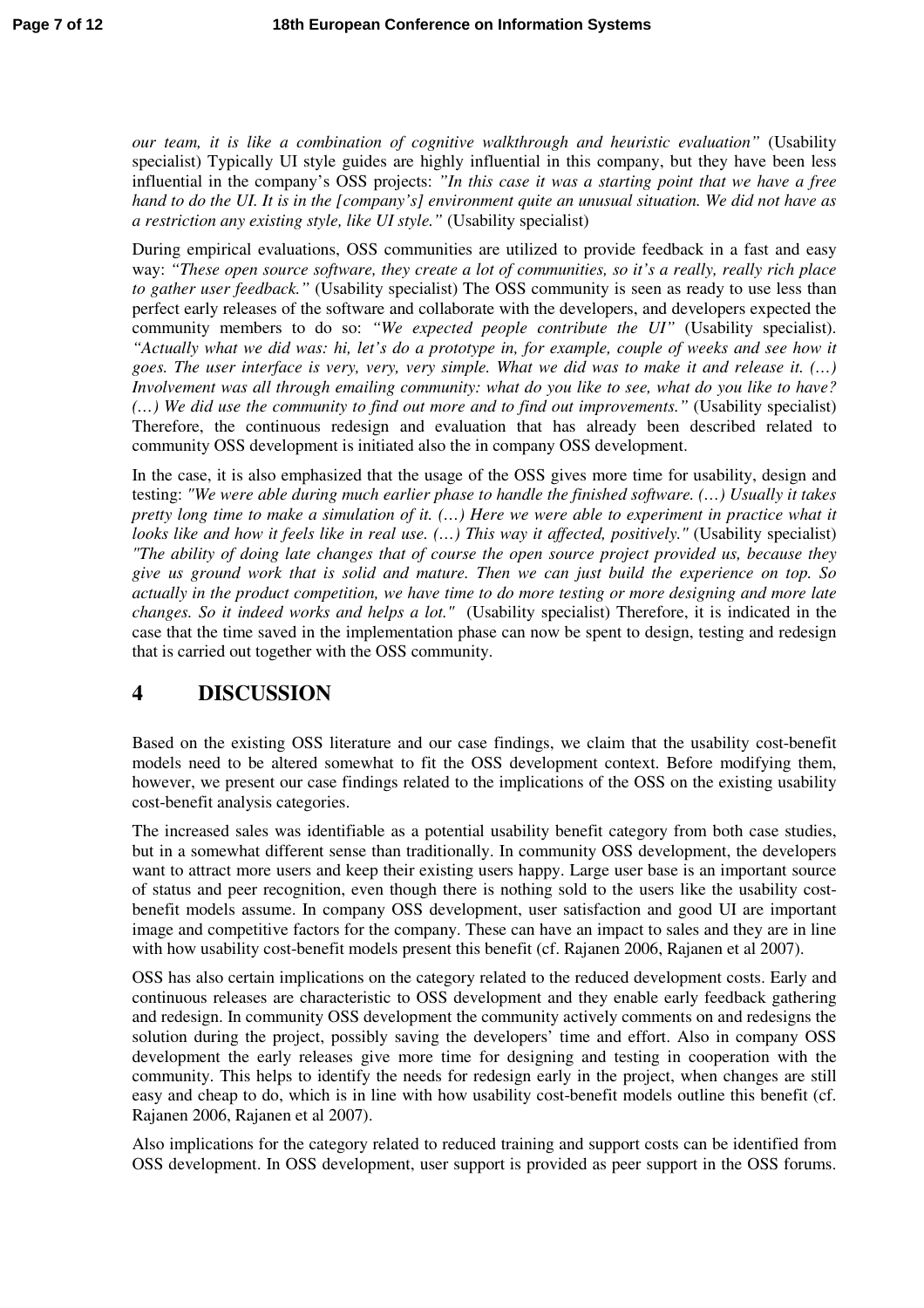In the company case the OSS community might also provide the user support in the forums, which can be considered as a benefit, if the company is not interested in making money through providing it. Implications of the OSS on the existing usability benefit categories are summarized in Table 2.

| <b>Usability Benefits</b> | <b>Community Open Source</b>  | <b>Company Open Source</b>                        |
|---------------------------|-------------------------------|---------------------------------------------------|
| Increased sales           | More users. Happy users       | Increased user satisfaction. Good UI as important |
|                           |                               | image and competitive factor                      |
| Reduced                   | Early releases give more time | Early releases give more time for usability work  |
| development costs         | for redesign. Community takes | and feedback, help to identify needs for redesign |
|                           | active part in providing      | early. Community takes active part in providing   |
|                           | feedback and redesigning the  | feedback and redesigning the solution in the      |
|                           | solution in the forums        | forums                                            |
| Reduced training          | Community provides peer       | Community provides peer support in the forums     |
| and support costs         | support in the forums         |                                                   |

*Table 2. Implications of the OSS on Usability benefit categories* 

OSS has also certain implications on the costs outlined in the models. One-time costs can naturally be identified from company OSS development where usability laboratory might be established and guidelines and tailored usability methods produced as usual. The existence of the OSS might also lead to the establishment of an infrastructure for the OSS community, which implies some costs. One-time cost of establishing a usability discussion forum can also be identified from community OSS development, even though this cost is quite marginal.

Recurring costs can be identified especially from company OSS development where usability specialists are hired, but this resembles the situation in traditional software development. On the other hand, there are no identifiable recurring costs in community OSS development, if there are no usability specialists or people carrying out their tasks in the project. However, redesign costs can easily be identified both in community and company OSS development. In company OSS development, more time and opportunities for redesign probably increases the redesign costs when compared to the closed source software development. In community OSS development, there is a lot of redesign going on all the time, because users and developers produce mock-ups and comment on them. The OSS community is more ready to use less than perfect early releases of the software and collaborate with the developers, and developers expect the community members to do so. Therefore, the redesign costs clearly can be associated with OSS development. Implications of the OSS on the existing usability cost-benefit categories are summarized in Table 3.

| <b>Usability Costs</b> | <b>Community Open Source</b>              | <b>Company Open Source</b>                      |
|------------------------|-------------------------------------------|-------------------------------------------------|
| One-time costs         | Establishment of a usability forum        | Establishment of a usability laboratory,        |
|                        |                                           | guidelines, company tailored usability methods  |
| Recurring costs        | If usability specialists work in the      | Usability specialists hired as usual            |
|                        | projects, their time and effort is needed |                                                 |
| Redesign costs         | Uncontrollable continuous redesign.       | Uncontrollable continuous redesign. Potentially |
|                        | Potentially a lot of time spent in        | increasing redesign costs since there is more   |
|                        | redesign. Users and developers produce    | time and opportunities for redesign than in     |
|                        | and comment on mock-ups                   | closed source development. Users and            |
|                        |                                           | developers produce and comment on mock-ups      |

*Table 3. Implications of the OSS on Usability cost categories* 

Next, a refined model of usability costs and benefits fitting the OSS development context is introduced. The model is to be used as a practical tool e.g. by usability specialists in selling usability activities to OSS development; to the core developers and to the whole community.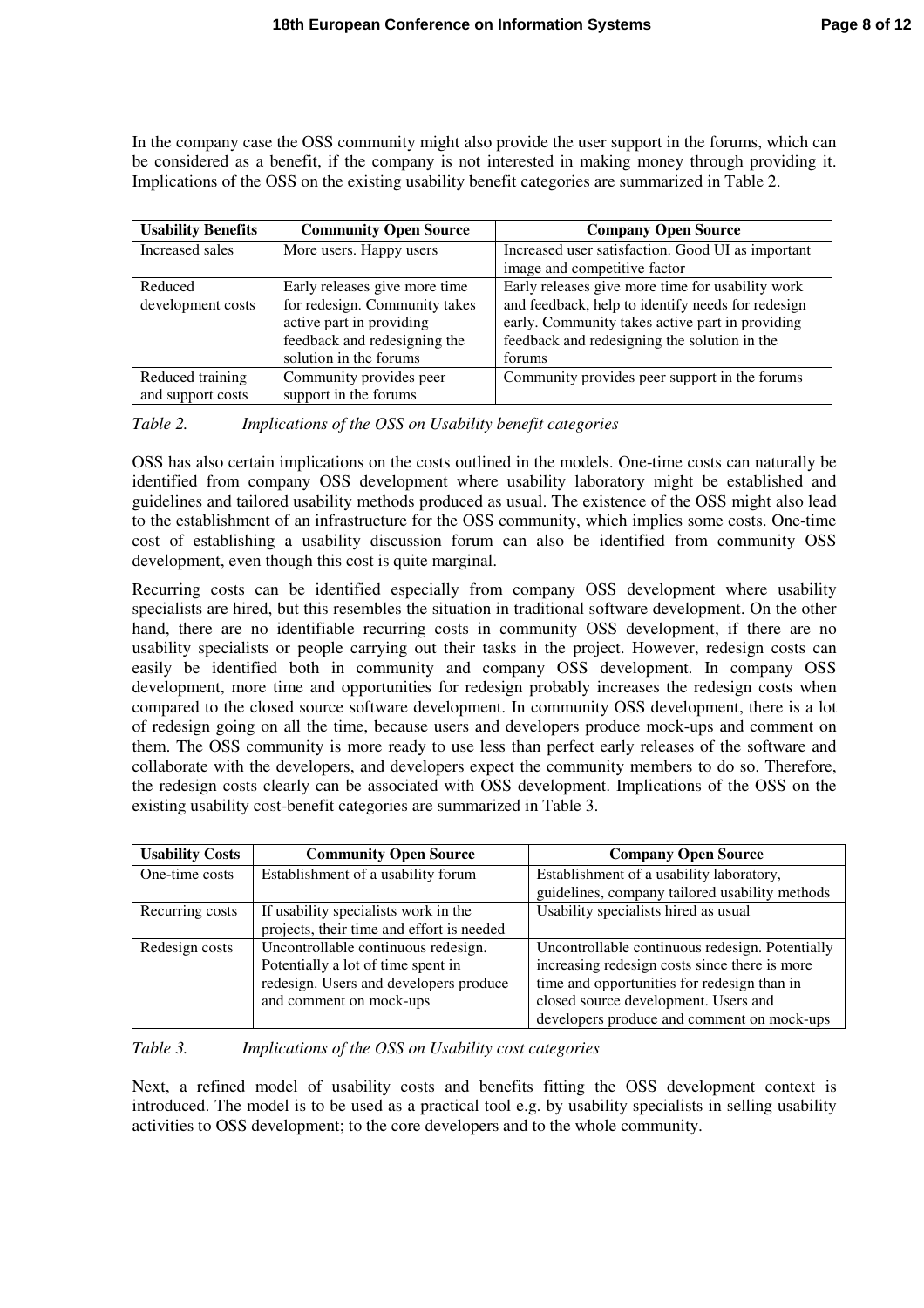Regarding the benefits of usability, we argue that increased sales should be perceived rather as increased popularity or distribution of software. In the OSS context, users don't pay for the software, but large user base might be a source of reward and peer recognition for the developers. Potentially increasing the number of active and committed developer- and non-developer –users can be seen as a usability benefit in both community and company OSS development. In company OSS development some aspect of the product, like hardware, support, additional features or even the software, are sold to users. Therefore, increased popularity and distribution through better usability is in some way similar to what the usability cost-benefit models categorize as increased sales.

Reduced development costs can be achieved both in the community and company OSS development. Usability cost-benefits models approach the reduced development costs through less need for development resources and earlier time in market (Rajanen 2006, Rajanen et al 2007). In both community and company OSS development the community can take active part in redesign and therefore reduce the development time, even if the development project does not have any salaried positions and costs in the similar sense as is the case in the company context. The OSS development is very iterative and rapid by nature (Raymond 1999), so early releases to community give more time for iteration and redesign. Developers in both community and company OSS development can save time, when there is less pressure for redesign through better usability achieved already. Also the active dialogue with the community and the change requests in the forums can result in abandoning bad design solutions early in the project, when changes are easier to make. The change requests can be gathered more systematically and in early phase through usability activities. Also the non-technical users can contribute to the project in more manageable manner though usability methods.

As mentioned, company OSS development can use the community as a provider of training and support. If providing support is an important part of company's business model and sold as a service to customers and end-users, the community based peer support and better usability can potentially reduce company's earnings. But on the other hand poor usability can potentially harm the company and product image and decrease popularity, therefore reducing the support based earnings in any case (cf. Rajanen et al 2007). Community OSS development can have less need for peer support in forums through better usability, when non-developer users write less in community forums asking usability related questions or requesting features that already exist in software but are too difficult for users to find. Community based support, where users take an active part in helping each other, is seen as an important aspect in both community and company OSS development. This is clearly different to the categorization of this in the usability cost-benefit models, where peer-support is seen as a work slowing hidden cost in the use-context (cf. Ehrlich et al 1994, Rajanen 2006). The refined usability benefits fitting the OSS development context are summarized in Table 4.

| <b>Usability Benefits</b> | <b>Community Open Source</b>          | <b>Company Open Source</b>                |
|---------------------------|---------------------------------------|-------------------------------------------|
| Increased                 | Increased number of active and        | Increased number of active and committed  |
| popularity and            | committed developer-users and non-    | developer-users and non-developer-users   |
| distribution              | developer-users. Increased developer- | (some of them also willing to pay).       |
|                           | user and non-developer-user           | Increased developer-user and non-         |
|                           | satisfaction                          | developer-user satisfaction               |
| Reduced                   | Less pressure for redesign through    | Less pressure for redesign through change |
| development costs         | change requests in the forums. More   | requests in the forums. More systematic   |
|                           | systematic redesign                   | redesign                                  |
| Reduced training          | Less need for peer support in the     | If company provides training and support, |
| and support costs         | forums                                | less need for them                        |

*Table 4. Usability benefits in open source software development context* 

While the benefits of usability can be used as a motivator for introducing usability activities in OSS context, the costs of usability should be seen particularly in the community OSS development context as bringing realism and showing the usability specialists and developers what they need to be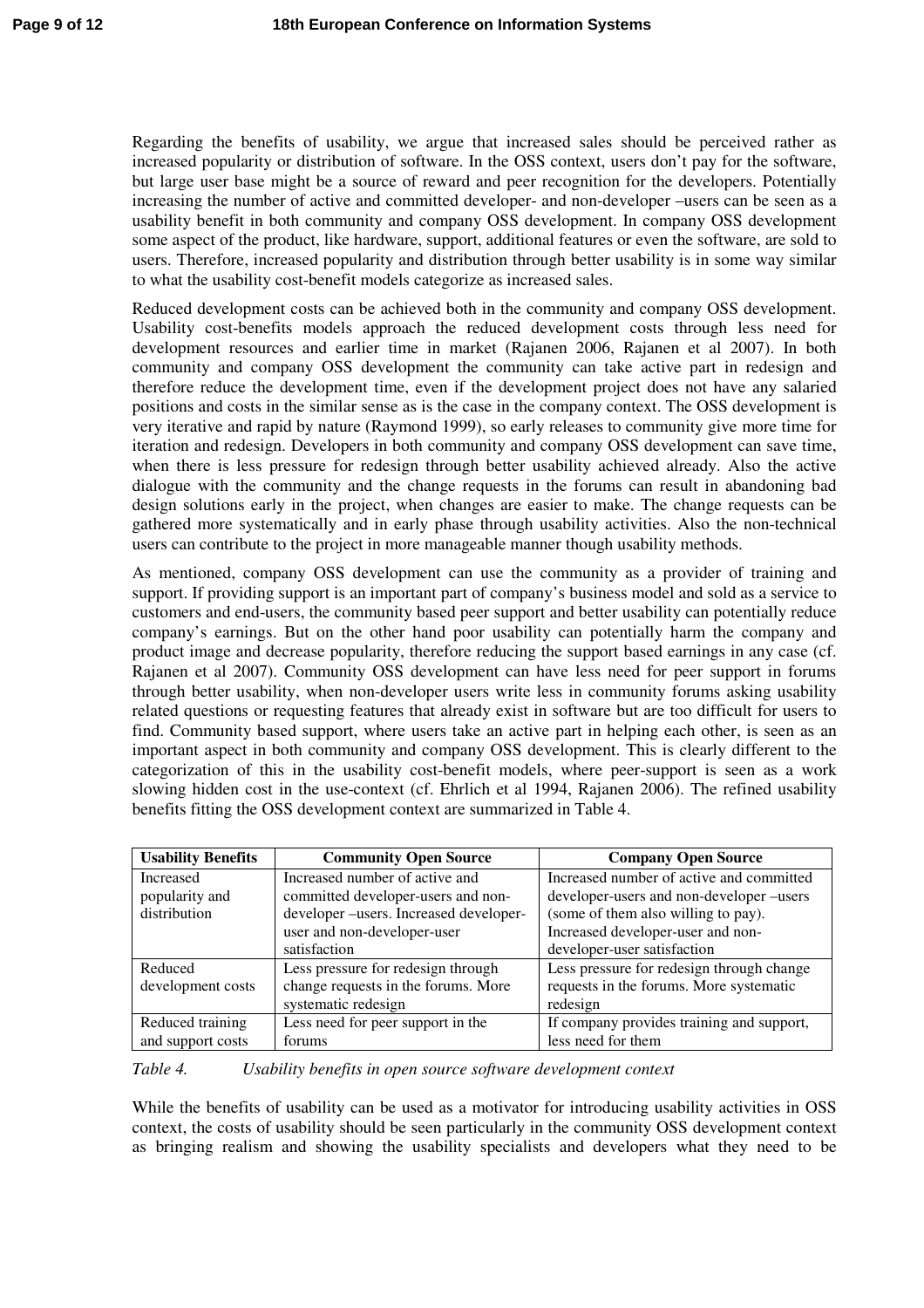committed to when introducing usability activities. As categorized in the usability cost-benefit models, the one-time costs for usability can be identified also in community OSS development in a sense that there needs to be an usability infrastructure, such as forums and usability guidelines for developers established, but no physical infrastructure is needed since OSS development is typically distributed. The company OSS development is similar to closed source development. A usability infrastructure, e.g. a usability laboratory, may already exist or it might need to be established, even though it is not mandatory. Company may also have one-time costs in establishing internet-based usability and OSS related infrastructures, such as forums or OSS repositories.

In company OSS development the recurring costs are very much similar to traditional closed source development where usability specialists are available and usually already working in the company. In community OSS development there seems to be a great need for usability specialists in OSS projects but the OSS projects have difficulties in attracting usability specialists to contribute (e.g. Benson et al. 2004, Cetin et al. 2007, Twidale et al 2005, Zhao et al 2005). There have been some efforts to attract usability specialists by listing OSS projects needing usability specialists in the web, but for some reason these efforts have not succeeded yet in bringing OSS projects and usability specialists together.

Redesign costs through usability activities are evident in both community and company OSS development where by the nature of OSS development there is uncontrollable and continuous redesign. This can potentially increase redesign costs in company OSS development and increase time spent on redesign in community OSS development. In both community and company OSS development the community can provide help by testing and redesigning but professional usability specialists are still needed in OSS projects. Communicating with the community about features, testing and redesign requires time in both community and company OSS development. New features are usually requested constantly in the community forums and because anyone can contribute to the project, this poses a new challenge to usability specialists contributing to community OSS projects, because the version they want to redesign may already be outdated before they even begin their work. The refined usability costs fitting the OSS development context are summarized in Table 5.

| <b>Usability Costs</b> | <b>Community Open Source</b>                   | <b>Company Open Source</b>                     |
|------------------------|------------------------------------------------|------------------------------------------------|
| One-time costs         | Establishing internet-based usability          | Similar to closed source development,          |
|                        | infrastructure (usability forums,              | physical usability infrastructure established. |
|                        | guidelines, methods, etc.), in distributed     | Establishing internet-based usability and      |
|                        | OSS development no establishment of            | OSS infrastructures (version control, bug      |
|                        | physical infrastructure (e.g. a usability lab) | reporting systems, discussion forums, etc.)    |
|                        |                                                | for OSS communities                            |
| Recurring costs        | Usability specialists time and effort, but     | Similar to closed source development,          |
|                        | difficulties in attracting usability           | usability specialists salaries                 |
|                        | specialists in OSS projects                    |                                                |
| Redesign costs         | Time spent communicating with the              | Time spent communicating with the              |
|                        | community, potentially a lot of time spent     | community, potentially a lot of time spent     |
|                        | on redesign. Community can help by             | on redesign. Community can help by taking      |
|                        | taking part in testing and redesign but        | part in testing and redesign but professional  |
|                        | professional usability specialists needed      | usability specialists needed                   |

*Table 5. Usability costs in open source software development context* 

The existence of developer-users in OSS development context does not fit the categorization of the usability cost-benefit models, where the usability benefits are categorized separately for developers in the development context and for all users in the use context. In OSS development the benefits of usability for developer-user have an impact both in the development context and in the use context. The collaboration between OSS developers and users also opens new and interesting research opportunities and challenges for usability research, because the traditional distinctions between developers, usability specialists and users gets blurred in OSS development.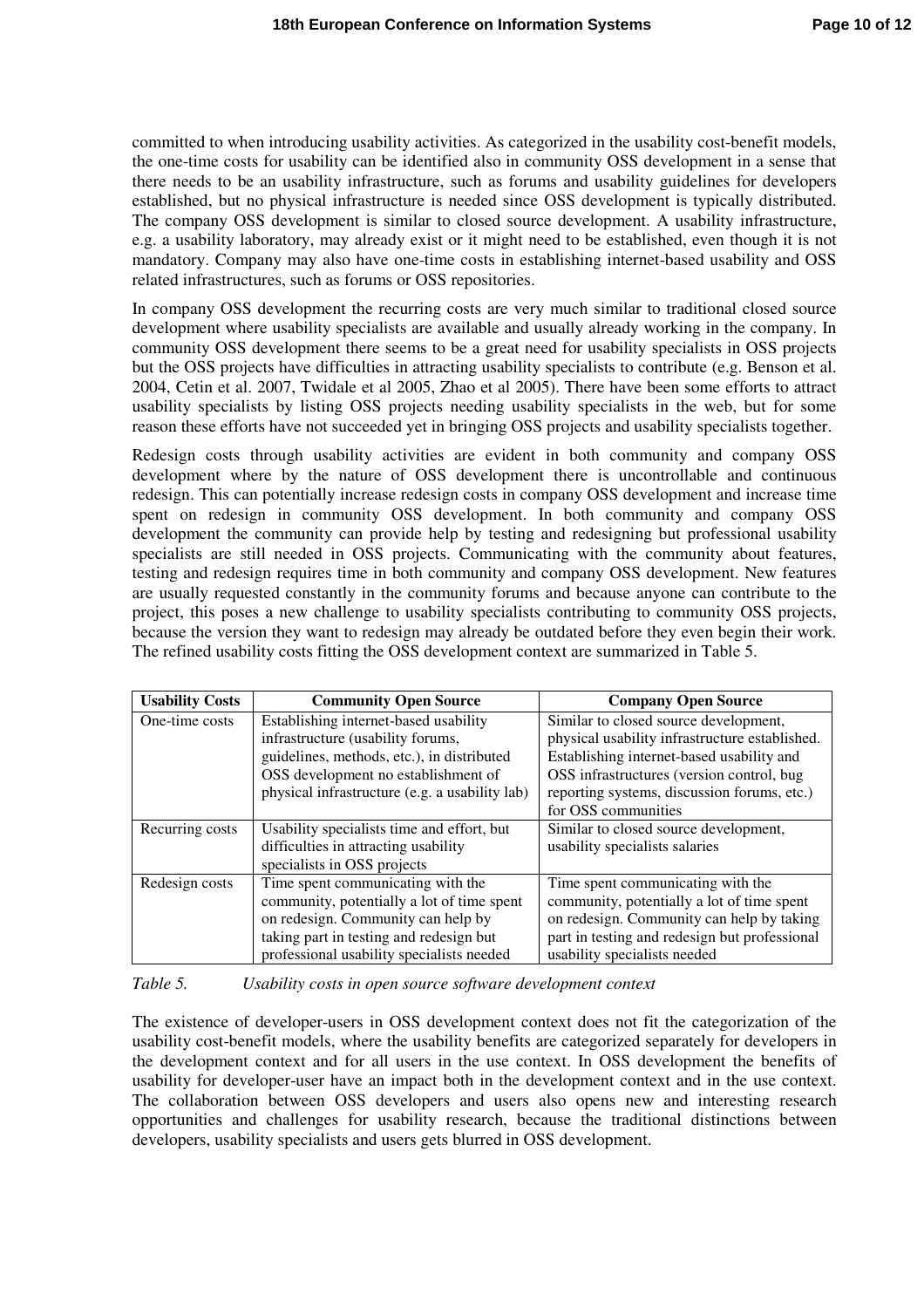In addition, in OSS development the focus has traditionally been on technology and functionality, not on usability. OSS users have traditionally tolerated bad usability, if highly innovative technological solutions have been provided. For the non-developer users, however, usability may become a highly important factor, maybe even hindering the use of an OSS solution. If OSS projects want to attract this kind of users, they need to start to emphasize usability.

The introduction, best methods and possible benefits of usability in OSS context are relatively new areas for usability theory and practice. The importance of better usability was recognized both for closed source software development and for OSS development in our case studies. The usability research should introduce new and more suitable usability methods and practices for this emerging and important area of community and company OSS development.

# **5 CONCLUSION**

This paper contrasted the existing usability cost-benefit analysis literature with the OSS development context. The implications of the OSS development context on usability cost-benefit considerations have not been addressed. Our analysis revealed that there were interesting parallels and differences when considering the costs and benefits of usability in the OSS development context. The analysis necessitated introducing a refined categorization and interpretation of usability costs and benefits with further implications both for theory and practice. Particularly community OSS development necessitated considerable modifications to the existing models, since this environment has fundamentally different conceptions of what is a 'cost' and a 'benefit'. Regarding limitations, the results are based on the analysis of one case in both community and company OSS development. More cases will be included in the analysis in the future. In addition, implications for OSS use context are not covered in this study, but will be addressed in the future research. It is assumed, that these analyses may lead even to a refined conceptualization of usability cost-benefit analysis.

### Acknowledgements

This research has been partly funded by the Academy of Finland.

#### References

Aberdour, M. (2007)Achieving Quality in Open Source Software, IEEE Software 24,1, 58-64. Andreasen, M., Nielsen, H., Schrøder, S. and Stage, J. (2006) Usability in Open Source Software Development: Opinions and Practice. Information Technology and Control 25(3A), 303-312. Benson, C., Müller-Prove, M. and Mzourek, J. (2004) Professional usability in open source projects: GNOME, OpenOffice.org, NetBeans. Extended Abstracts of the CHI2004, 1083-1084. Bevan, N. (2000) Cost Benefit Analysis version 1.1. Trial Usability Maturity Process. Serco Bias, R. and Mayhew, D. (eds.) (1994) Cost-Justifying Usability. Academic Press, Boston Cetin, G., Verzulli, D. and Frings, S. (2007) An Analysis of Involvement of HCI Experts in Distributed Software Development: Practical Issues. In D. Schuler (ed.): Proc. Human Computer Interaction International: Online Communities and Social Computing. LNCS 4564, 32-40. Dahlander, L. and Magnusson, M. (2005) Relationships between open source software companies and communities: observations from Nordic firms. Research Policy 34, 481-493. Donahue, G. (2001) Usability and the Bottom Line. IEEE Software, Vol. 18(1), 31-37 Ehrlich, K. and Rohn, J. (1994) Cost Justification of Usability Engineering: A Vendor's Perspective. In: Bias, R., Mayhew, D. (eds.): Cost-Justifying Usability. Academic Press, 73-110. Fitzgerald, B. (2006) The Transformation of Open Source Software. MISQ 30(3), 587-598. Frishberg, N., Dirks, A. M., Benson, C., Nickel, S. and Smith, S. (2002) Getting to know you: open source development meets usability. In Extended Abstracts of the CHI 2002, 932-933.